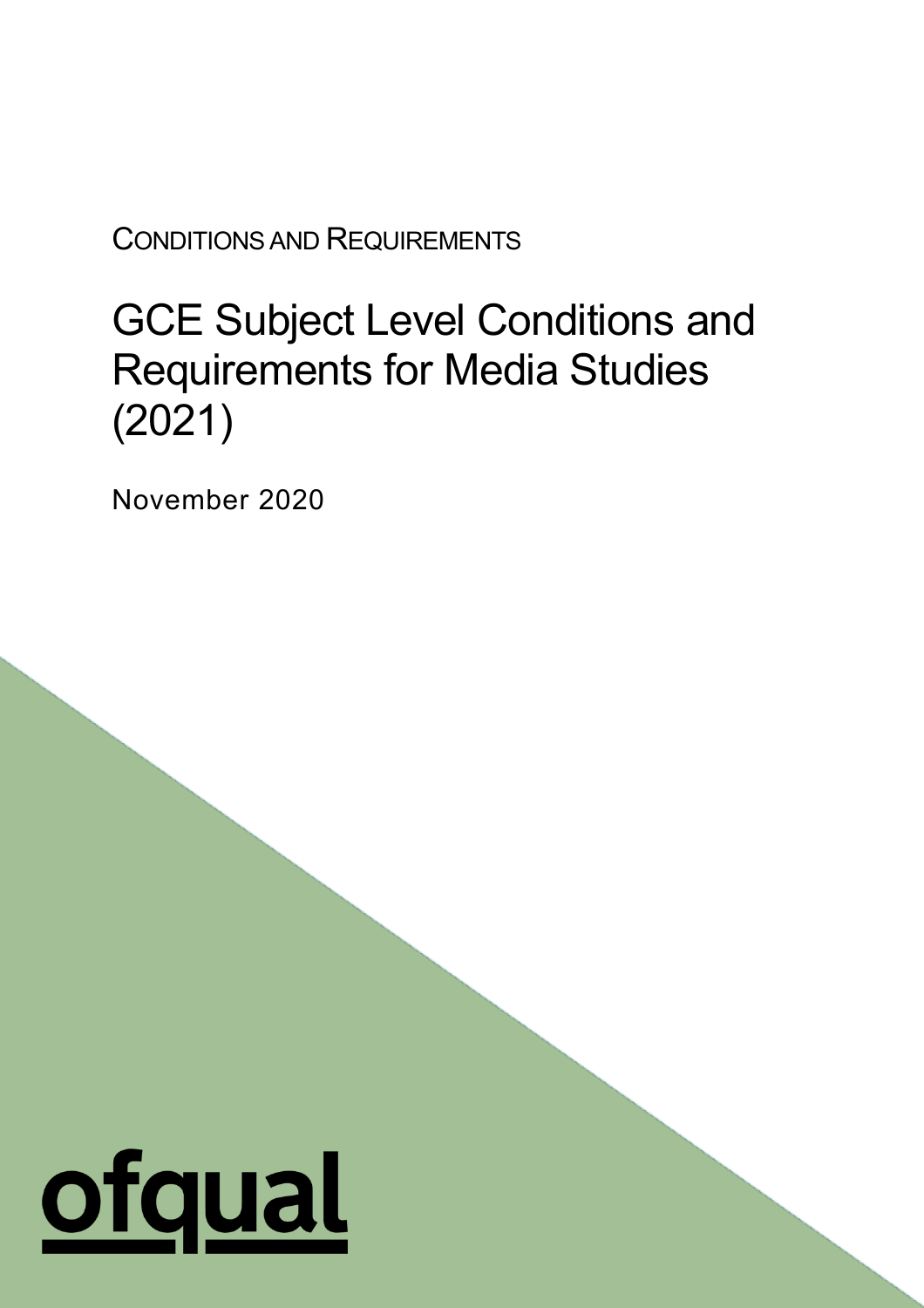# **Contents**

| Requirements in relation to subject content for GCE Qualifications in Media Studies7 |  |
|--------------------------------------------------------------------------------------|--|
|                                                                                      |  |
|                                                                                      |  |
|                                                                                      |  |
|                                                                                      |  |
| Appendix 1 - Subject content (published by Department for Education) 11              |  |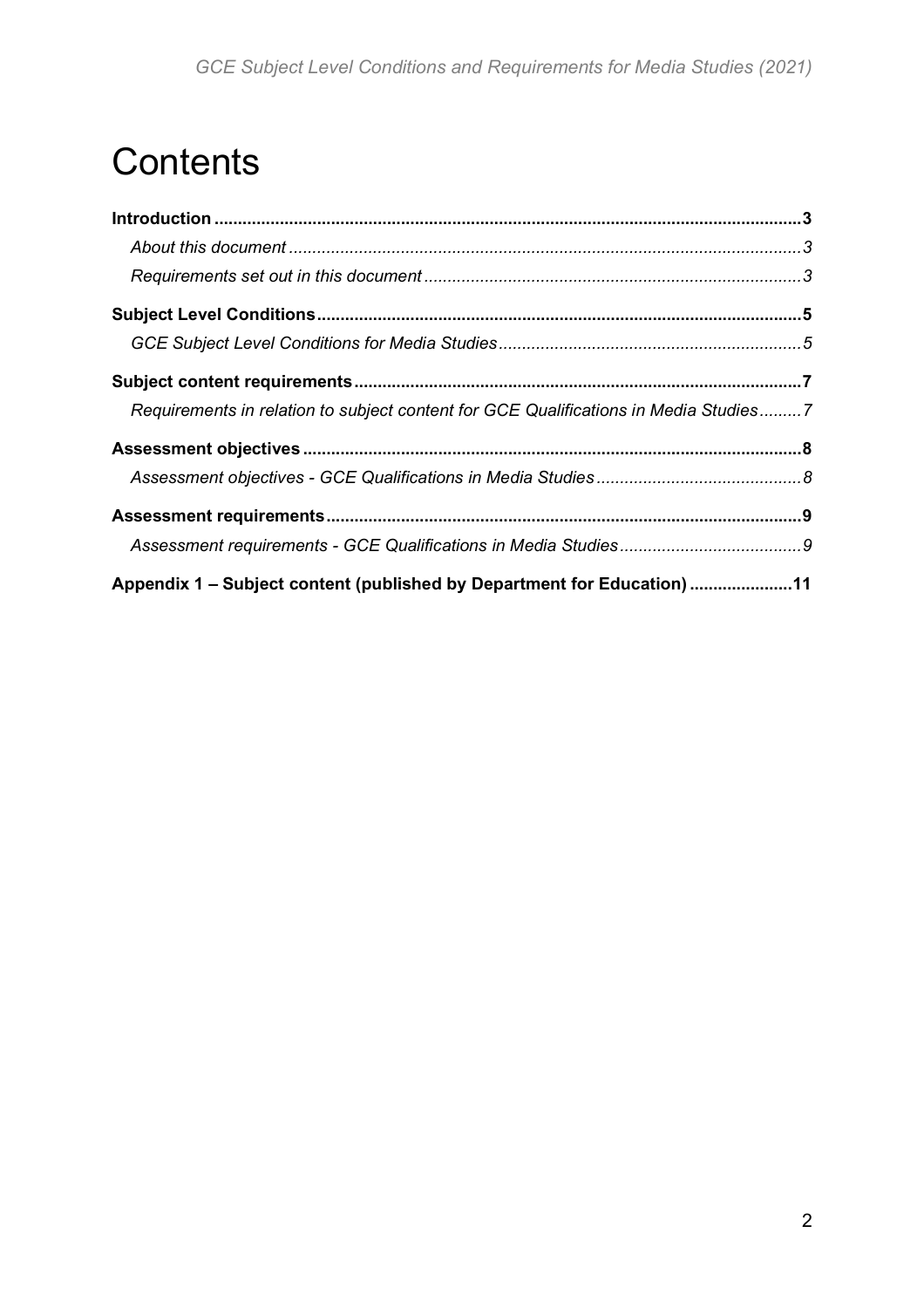# <span id="page-2-0"></span>**Introduction**

## <span id="page-2-1"></span>About this document

This document is part of a suite of documents which sets out the regulatory requirements for awarding organisations offering reformed A levels and AS qualifications in 2021.

We have developed all our requirements for GCE qualifications with the intention that AS and A level qualifications should fulfil the purposes set out in the table below:

|                | <b>A</b> levels                                                                                                                                                                                                                                                            | <b>AS qualifications</b>                                                                                                                                                                                                                      |
|----------------|----------------------------------------------------------------------------------------------------------------------------------------------------------------------------------------------------------------------------------------------------------------------------|-----------------------------------------------------------------------------------------------------------------------------------------------------------------------------------------------------------------------------------------------|
|                | define and assess achievement of the<br>knowledge, skills and understanding which<br>will be needed by students planning to<br>progress to undergraduate study at a UK<br>higher education establishment, particularly<br>(although not only) in the same subject<br>area; | provide evidence of students'<br>$\blacksquare$<br>achievements in a robust and<br>internationally comparable<br>post-16 course of study that is<br>a sub-set of A level content;<br>enable students to broaden<br>the range of subjects they |
| $\blacksquare$ | set out a robust and internationally<br>comparable post-16 academic course of<br>study to develop that knowledge, skills and<br>understanding;                                                                                                                             | study.                                                                                                                                                                                                                                        |
| п              | permit UK universities to accurately identify<br>the level of attainment of students;                                                                                                                                                                                      |                                                                                                                                                                                                                                               |
| ■              | provide a basis for school and college<br>accountability measures at age 18; and                                                                                                                                                                                           |                                                                                                                                                                                                                                               |
| ■              | provide a benchmark of academic ability<br>for employers.                                                                                                                                                                                                                  |                                                                                                                                                                                                                                               |

## <span id="page-2-2"></span>Requirements set out in this document

This document sets out the GCE Subject Level Conditions for Media Studies. These conditions will come into effect at 09:30 on 5 November 2020 for the following qualifications:

- all GCE A levels in Media Studies; and
- all standalone GCE AS qualifications in Media Studies,

for Learners completing the qualification in 2021, except where the GQCov Framework applies.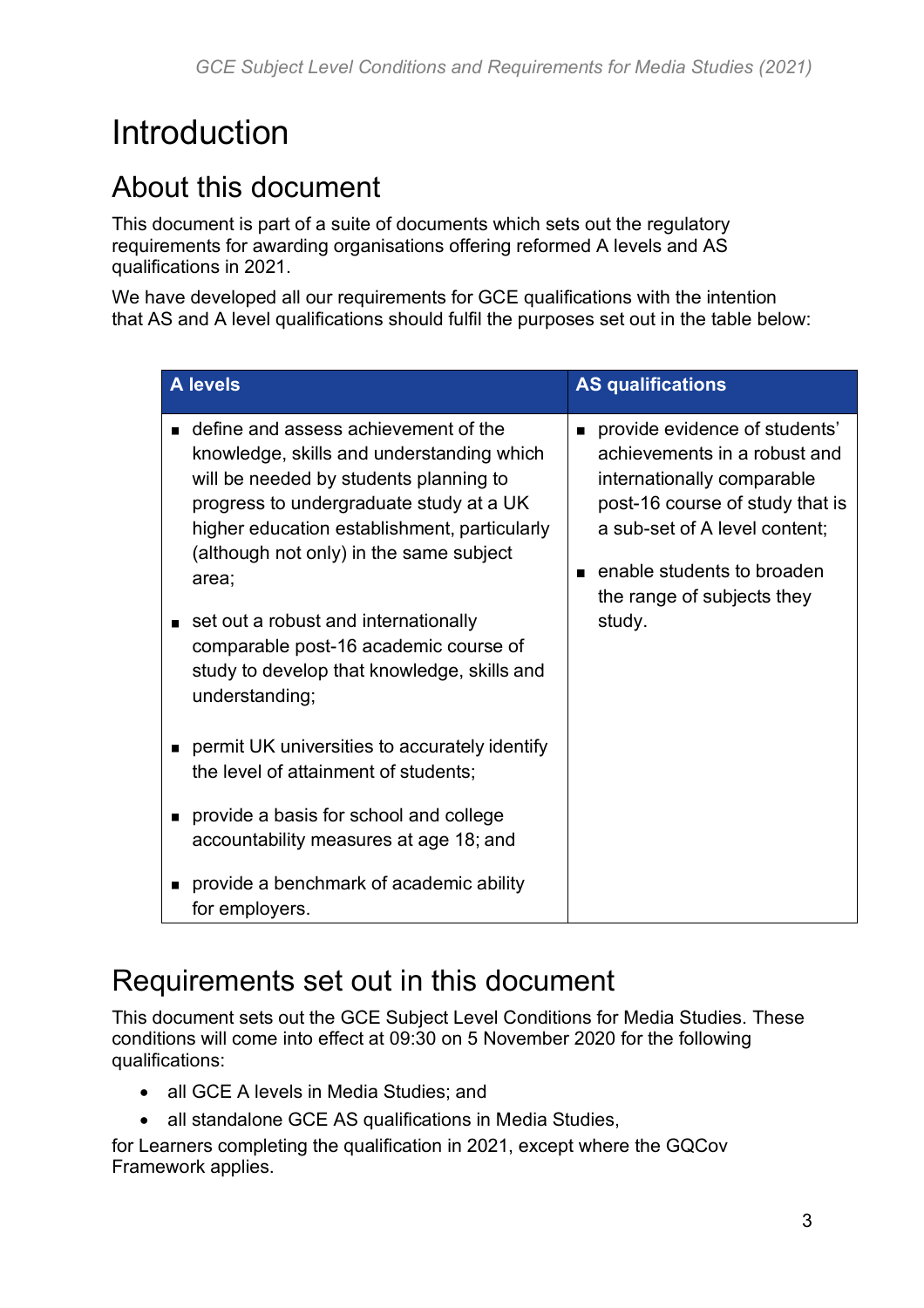It also sets out our requirements in relation to:

- interpretation of the content document an awarding organisation must comply with these requirements under Condition GCE(Media Studies)1.1(c);
- assessment objectives awarding organisations must comply with these requirements under Condition GCE(Media Studies)1.2; and
- assessment awarding organisations must comply with these requirements under Condition GCE(Media Studies)2.3.

Appendix 1 reproduces the [subject content requirements for Media Studies,](https://www.gov.uk/government/publications/gce-as-and-a-level-media-studies) as published by the Department for Education. Awarding organisations must comply with these requirements under Condition GCE(Media Studies)1.1.

With respect to the qualifications listed above, awarding organisations must also comply with:

- our [General Conditions of Recognition,](https://www.gov.uk/government/publications/general-conditions-of-recognition) which apply to all awarding organisations and qualifications;
- our [GCE Qualification Level Conditions and Requirements;](https://www.gov.uk/government/publications/gce-qualification-level-conditions-and-requirements) and
- all [relevant Regulatory Documents.](https://www.gov.uk/guidance/regulatory-document-list)

With respect to all other GCE qualifications in Media Studies, taken by Learners completing the qualification in 2022 and after, an awarding organisation must continue to comply with the [GCE Subject Level Conditions and Requirements for](https://www.gov.uk/government/publications/gce-subject-level-conditions-and-requirements-for-media-studies)  [Media Studies.](https://www.gov.uk/government/publications/gce-subject-level-conditions-and-requirements-for-media-studies)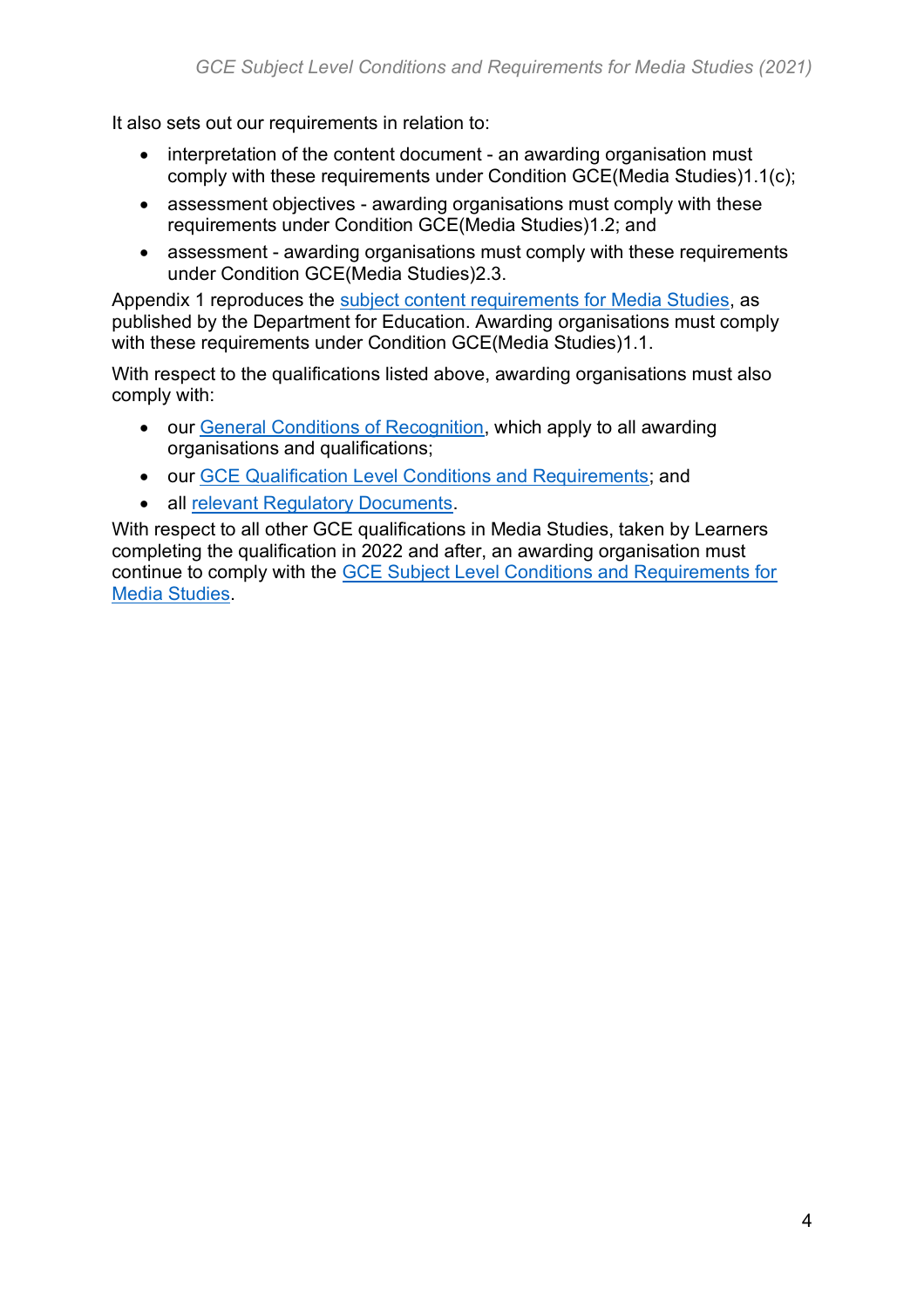# <span id="page-4-0"></span>Subject Level Conditions

## <span id="page-4-1"></span>GCE Subject Level Conditions for Media Studies

#### *Condition GCE(Media Studies) 1: Compliance with content requirements*

#### *GCE(Media Studies)1.1*

In respect of each GCE Qualification in Media Studies which it makes available, or proposes to make available, an awarding organisation must -

- (a) comply with the requirements relating to that qualification set out in the document published by the Secretary of State entitled ['Media studies GCE AS](https://www.gov.uk/government/publications/gce-as-and-a-level-media-studies)  [and A level subject content',](https://www.gov.uk/government/publications/gce-as-and-a-level-media-studies) document reference DFE-00031-2016,
- (b) have regard to any recommendations or guidelines relating to that qualification set out in that document, and
- (c) interpret that document in accordance with any requirements, and having regard to any guidance, which may be published by Ofqual and revised from time to time.

#### *GCE(Media Studies)1.2*

In respect of each GCE Qualification in Media Studies which it makes available, or proposes to make available, an awarding organisation must comply with any requirements, and have regard to any guidance, relating to the objectives to be met by any assessment for that qualification which may be published by Ofqual and revised from time to time.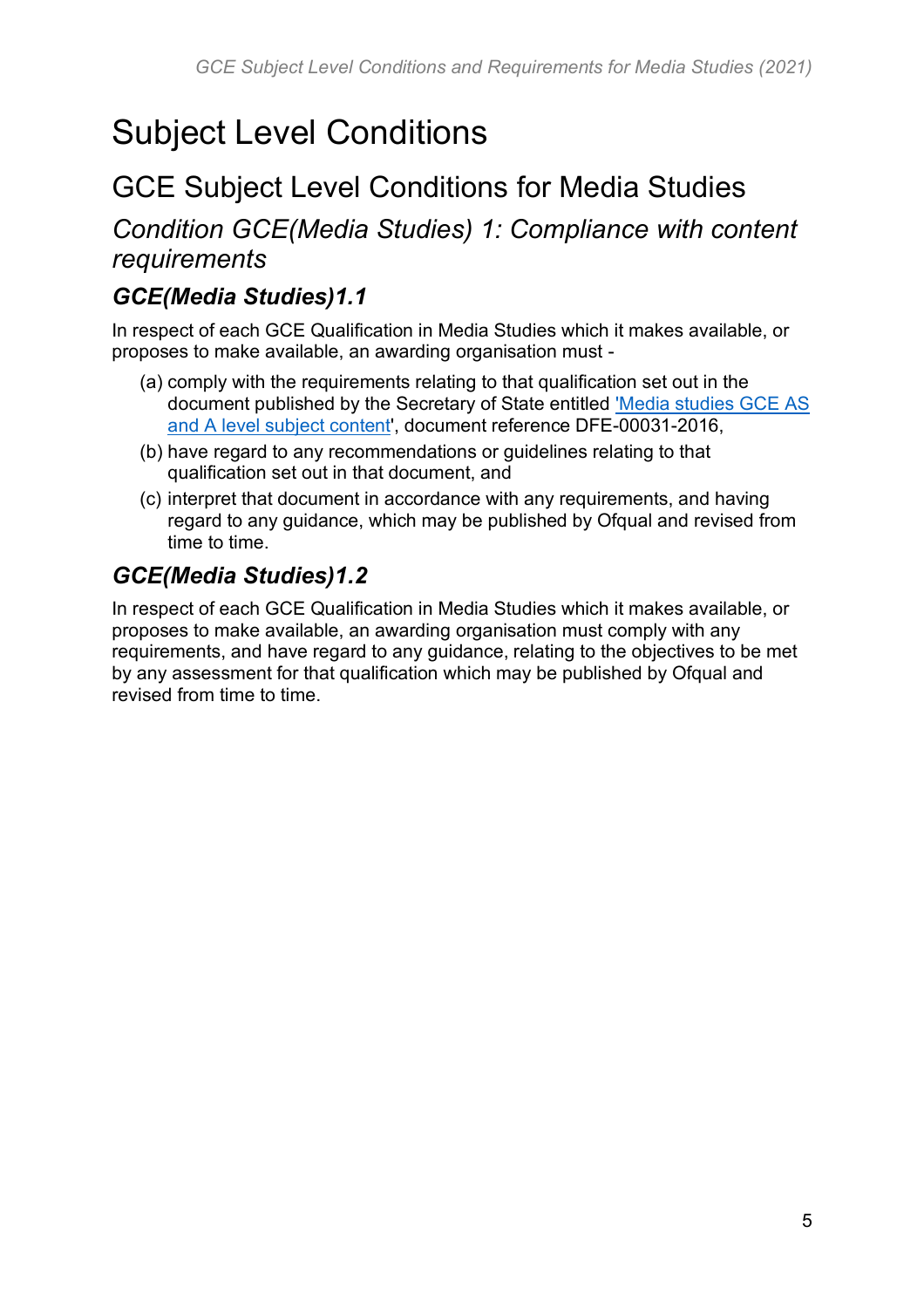#### *Condition GCE(Media Studies) 2: Assessment*

#### *GCE(Media Studies)2.1*

Condition GCE4.1 does not apply to any GCE Qualification in Media Studies which an awarding organisation makes available or proposes to make available.

#### *GCE(Media Studies)2.2*

In respect of the total marks available for a GCE Qualification in Media Studies which it makes available, an awarding organisation must ensure that -

- (a) 70 per cent of those marks are made available through Assessments by Examination, and
- (b) 30 per cent of those marks are made available through assessments set by the awarding organisation that are not Assessments by Examination.

#### *GCE(Media Studies)2.3*

An awarding organisation must ensure that in respect of each assessment for a GCE Qualification in Media Studies which it makes available it complies with any requirements, and has regard to any guidance, which may be published by Ofqual and revised from time to time.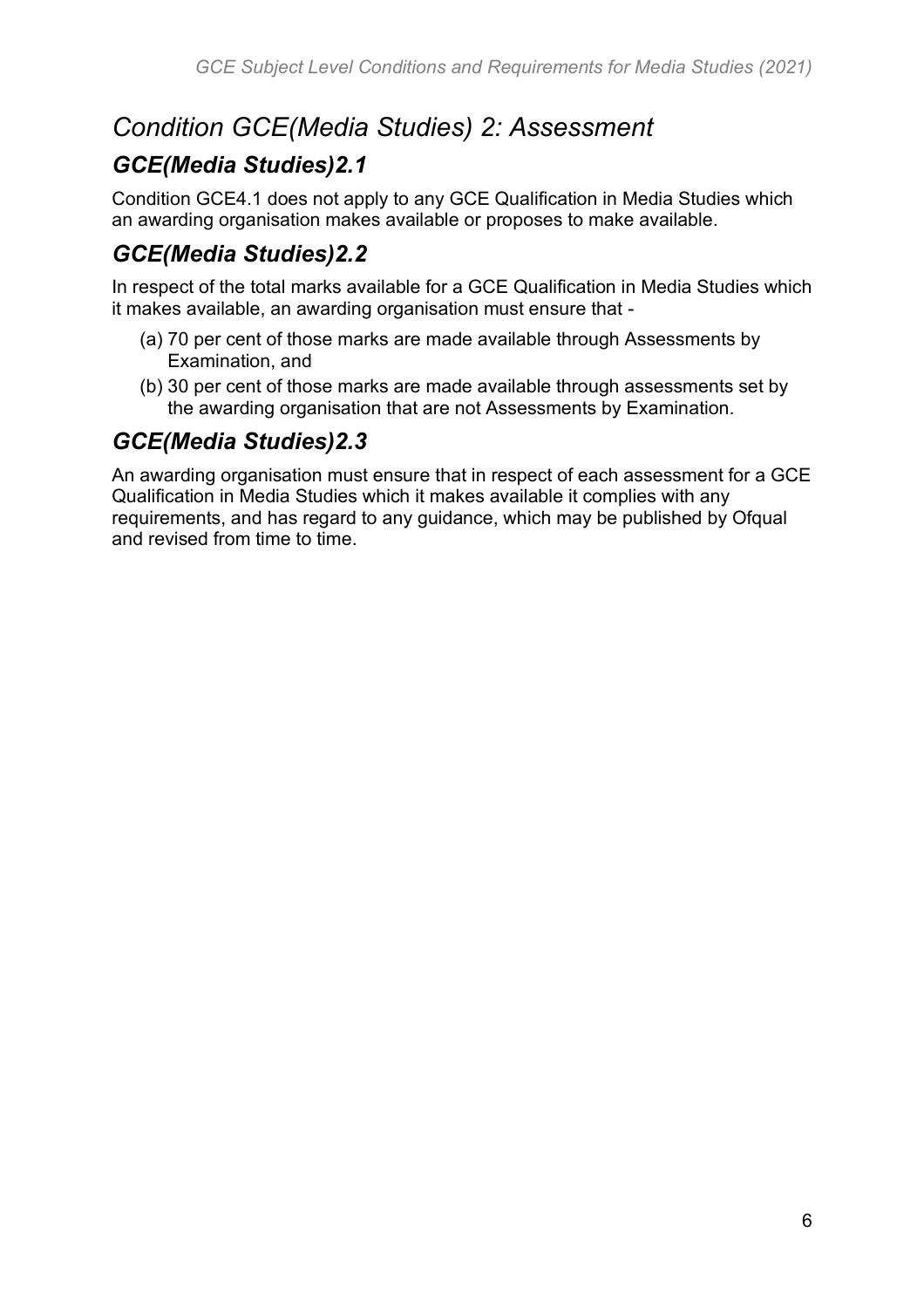# <span id="page-6-0"></span>Subject content requirements

## <span id="page-6-1"></span>Requirements in relation to subject content for GCE Qualifications in Media Studies

The subject content for GCE Qualifications in Media Studies is set out in the Department for Education's [Media Studies GCE subject content,](https://www.gov.uk/government/publications/gce-as-and-a-level-media-studies) document reference DFE-00031-2016 (the 'Content Document').

Condition GCE(Media Studies)1.1(c) requires awarding organisations to interpret the Content Document in line with any requirements, and having regard to any guidance, published by Ofqual.

We set out our requirements for the purposes of Condition GCE(Media Studies)1.1(c) below.

#### *Media products*

An awarding organisation must interpret the Content Document as if the requirements in relation to the creation of media products by Learners can be met through the submission by the Learner of a mock-up or prototype rather than a finished product.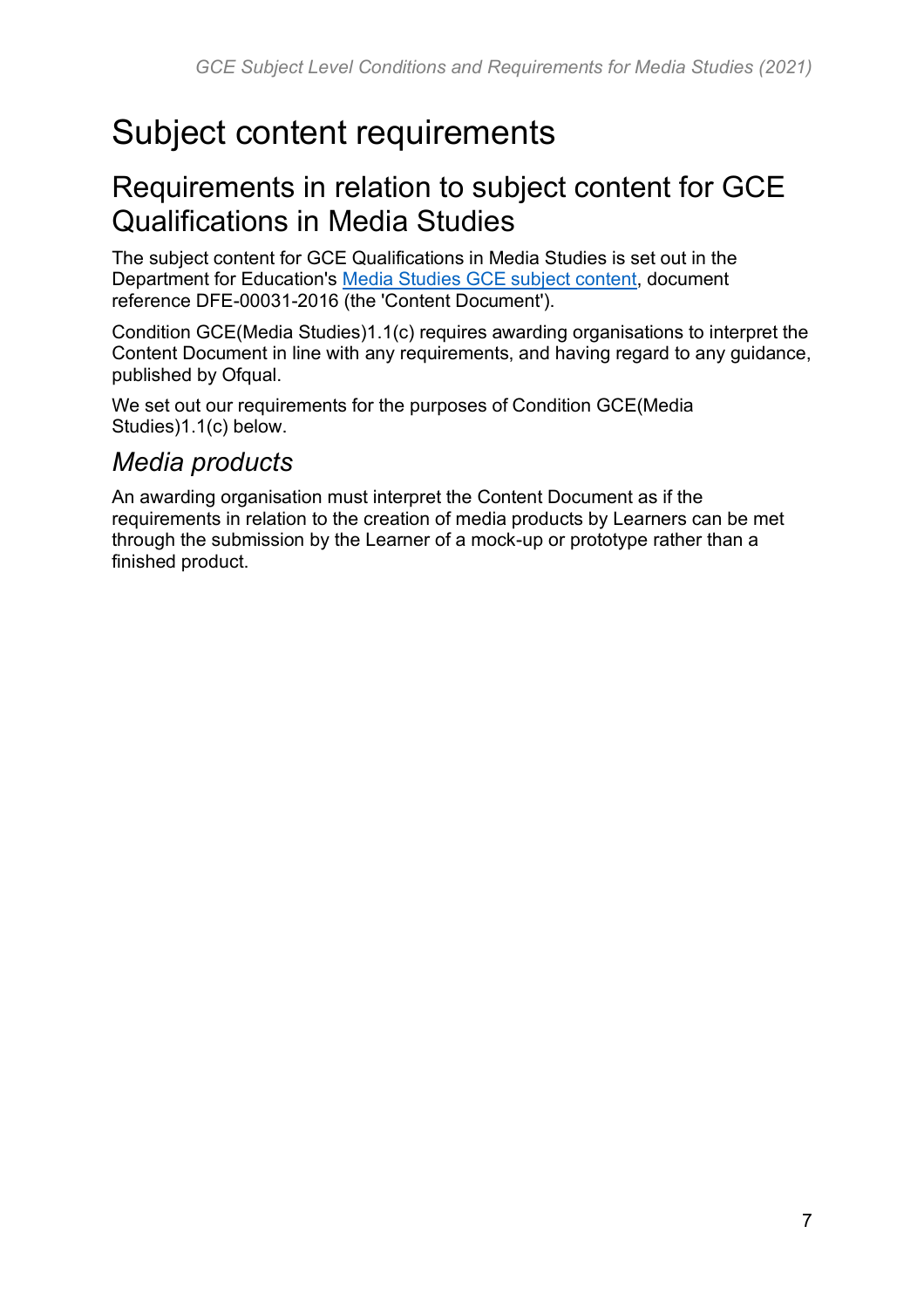## <span id="page-7-0"></span>Assessment objectives

## <span id="page-7-1"></span>Assessment objectives - GCE Qualifications in Media **Studies**

Condition GCE(Media Studies)1.2 allows us to specify requirements relating to the objectives to be met by any assessment for GCE Qualifications in Media Studies.

The assessment objectives set out below constitute requirements for the purposes of Condition GCE(Media Studies)1.2. Awarding organisations must comply with these requirements in relation to all GCE Qualifications in Media Studies they make available.

|                                  | <b>Objective</b>                                                                                                                                                                                                                                                          | Weighting<br>(A level) | Weighting<br>(AS) |
|----------------------------------|---------------------------------------------------------------------------------------------------------------------------------------------------------------------------------------------------------------------------------------------------------------------------|------------------------|-------------------|
| <b>AO1</b>                       | Demonstrate knowledge and understanding of:<br>the theoretical framework of media<br>$\blacksquare$<br>contexts of media and their influence on<br>■<br>media products and processes.                                                                                     | 25-35%                 | $25 - 35%$        |
| <b>AO2</b><br>(AS)               | Apply knowledge and understanding of the<br>theoretical framework of media to:<br>analyse media products, including in relation to<br>■<br>their contexts and through the use of academic<br>theories<br>make judgements and draw conclusions.<br>$\blacksquare$          | n/a                    | 35-45%            |
| AO <sub>2</sub><br>(A)<br>level) | Apply knowledge and understanding of the<br>theoretical framework of media to:<br>• analyse media products, including in relation to<br>their contexts and through the use of academic<br>theories<br>evaluate academic theories<br>make judgements and draw conclusions. | 35-45%                 | n/a               |
| <b>AO3</b>                       | Create media products for an intended audience,<br>by applying knowledge and understanding of the<br>theoretical framework of media to communicate<br>meaning.                                                                                                            | 30%                    | 30%               |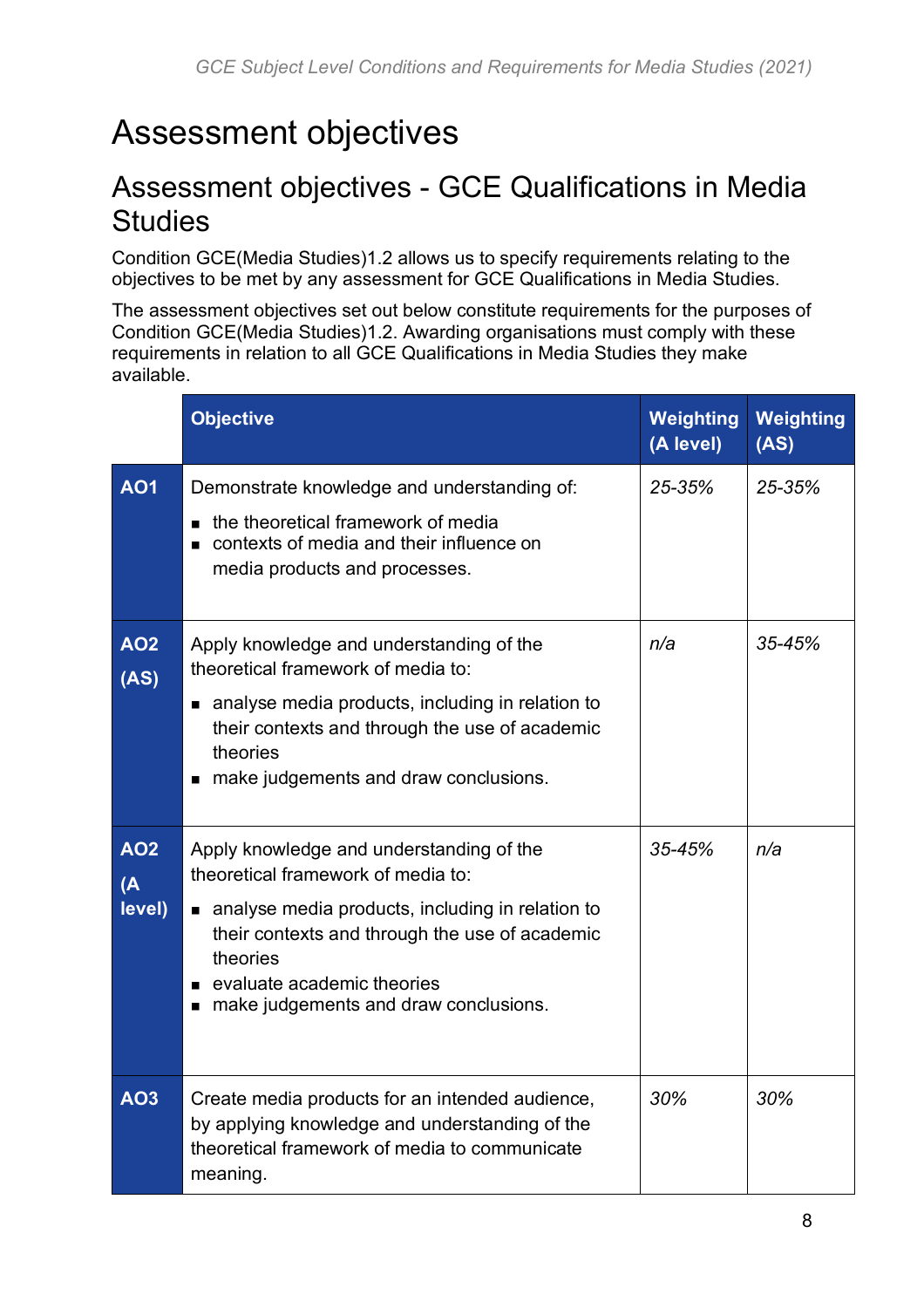## <span id="page-8-0"></span>Assessment requirements

## <span id="page-8-1"></span>Assessment requirements - GCE Qualifications in Media Studies

Condition GCE(Media Studies)2.3 allows us to specify requirements in relation to assessments for GCE Qualifications in Media Studies.

We set out below our requirements for the purposes of Condition GCE(Media Studies)2.3. Awarding organisations must comply with these requirements in relation to all GCE Qualifications in Media Studies they make available.

#### *Non-examination Assessment*

Condition GCE(Media Studies)2.2(b) states that an awarding organisation must ensure that, of the total marks available for a GCE Qualification in Media Studies, 30 per cent of those marks are made available through assessments that are not Assessments by Examination.

An awarding organisation must ensure that all of that 30 per cent of marks are made available in respect of assessment objective AO3 (i.e. assessing AO3 in its entirety).

#### *Non-examination Assessment (A level)*

The requirements in this section apply to GCE A level qualifications in Media Studies which an awarding organisation makes available or proposes to make available.

In respect of the assessments which are not Assessments by Examination, an awarding organisation must ensure that each Learner is required to complete a single task which -

- (a) requires that Learner to complete an individual cross-media production, or a mock-up or prototype of such a production with supporting evidence as necessary, in response to a brief set by the awarding organisation, and
- (b) must be taken under conditions specified by the awarding organisation, including, in particular, conditions which ensure that the evidence generated by each Learner can be Authenticated.

Where a mock-up or prototype is provided, the supporting evidence provided may include -

- (a) original and non-original photographs, images, drawings or sketches with annotations to illustrate intentions,
- (b) storyboards,
- (c) a television screenplay,
- (d) a shooting script, or
- (e) a radio script and directions.

An awarding organisation may set more than one brief, although the evidence generated by each Learner, as described above, must only respond to a single brief.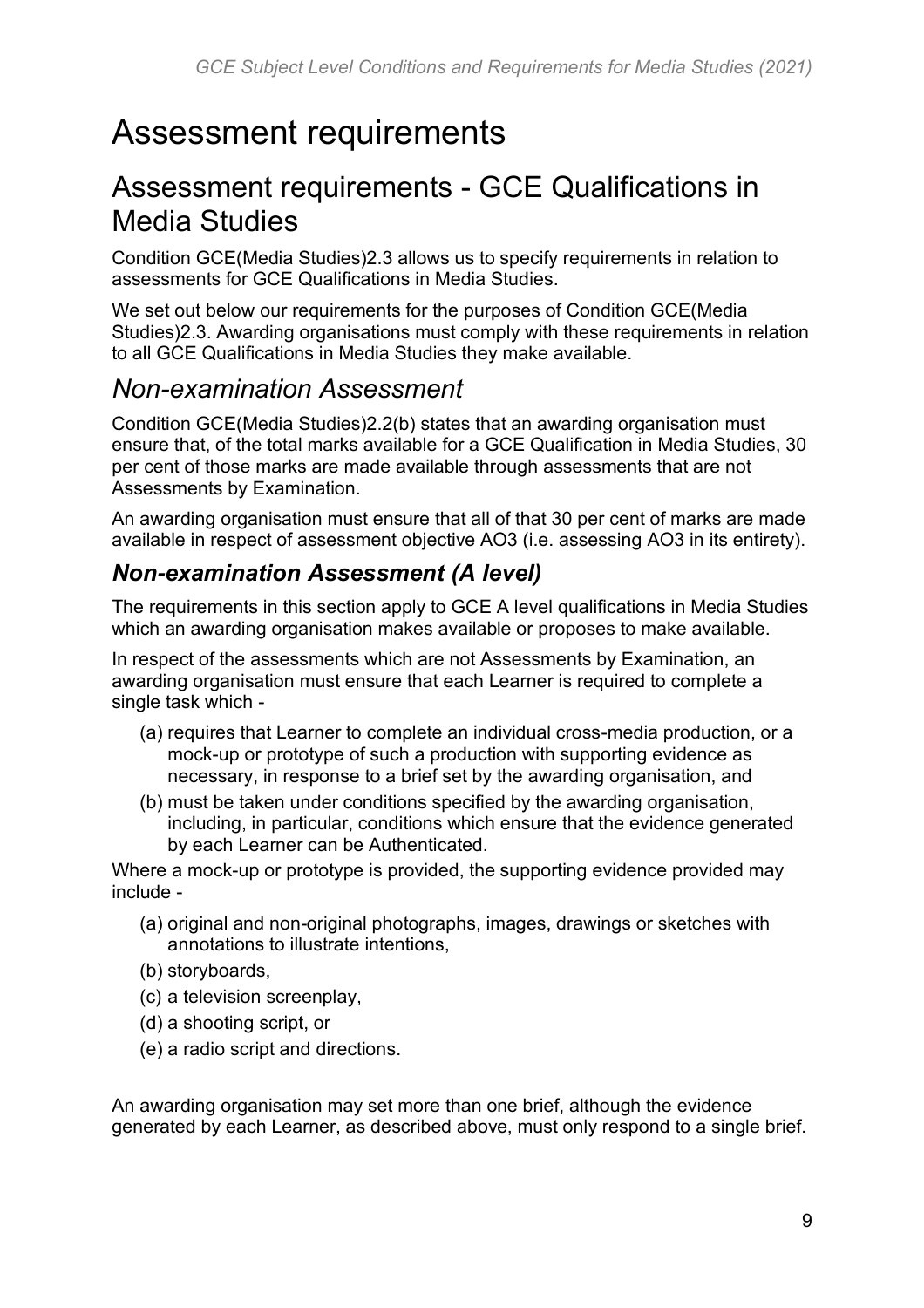#### *Non-examination Assessment (AS)*

The requirements in this section apply to GCE AS qualifications in Media Studies which an awarding organisation makes available or proposes to make available.

In respect of the assessments which are not Assessments by Examination, an awarding organisation must ensure that each Learner is required to complete a single task which -

- (a) requires that Learner to complete an individual media production comprising a single product of the media (audio/visual, print or online), or a mock-up or prototype of such a production with supporting evidence as necessary, in response to a brief set by the awarding organisation, and
- (b) must be taken under conditions specified by the awarding organisation, including, in particular, conditions which ensure that the evidence generated by each Learner can be Authenticated.

Where a mock-up or prototype is provided, the supporting evidence provided may include -

- (a) original and non-original photographs, images, drawings or sketches with annotations to illustrate intentions,
- (b) storyboards,
- (c) a television screenplay,
- (d) a shooting script, or
- (e) a radio script and directions.

An awarding organisation may set more than one brief, although the evidence generated by each Learner, as described above, must only respond to a single brief.

#### *Marking of assessments*

Evidence generated by a Learner in an assessment for a GCE Qualification in Media Studies which is not an Assessment by Examination may be marked -

- (a) by the awarding organisation or a person connected to the awarding organisation,
- (b) by a Centre, or
- (c) through a combination of (a) and (b).

In any event, the awarding organisation must demonstrate to Ofqual's satisfaction in its assessment strategy that -

- (a) it has taken all reasonable steps to identify the risk of any Adverse Effect which may result from its approach to marking the assessments (and to Moderation where appropriate), and
- (b) where such a risk is identified, it has taken all reasonable steps to prevent that Adverse Effect or, where it cannot be prevented, to mitigate that Adverse **Effect.**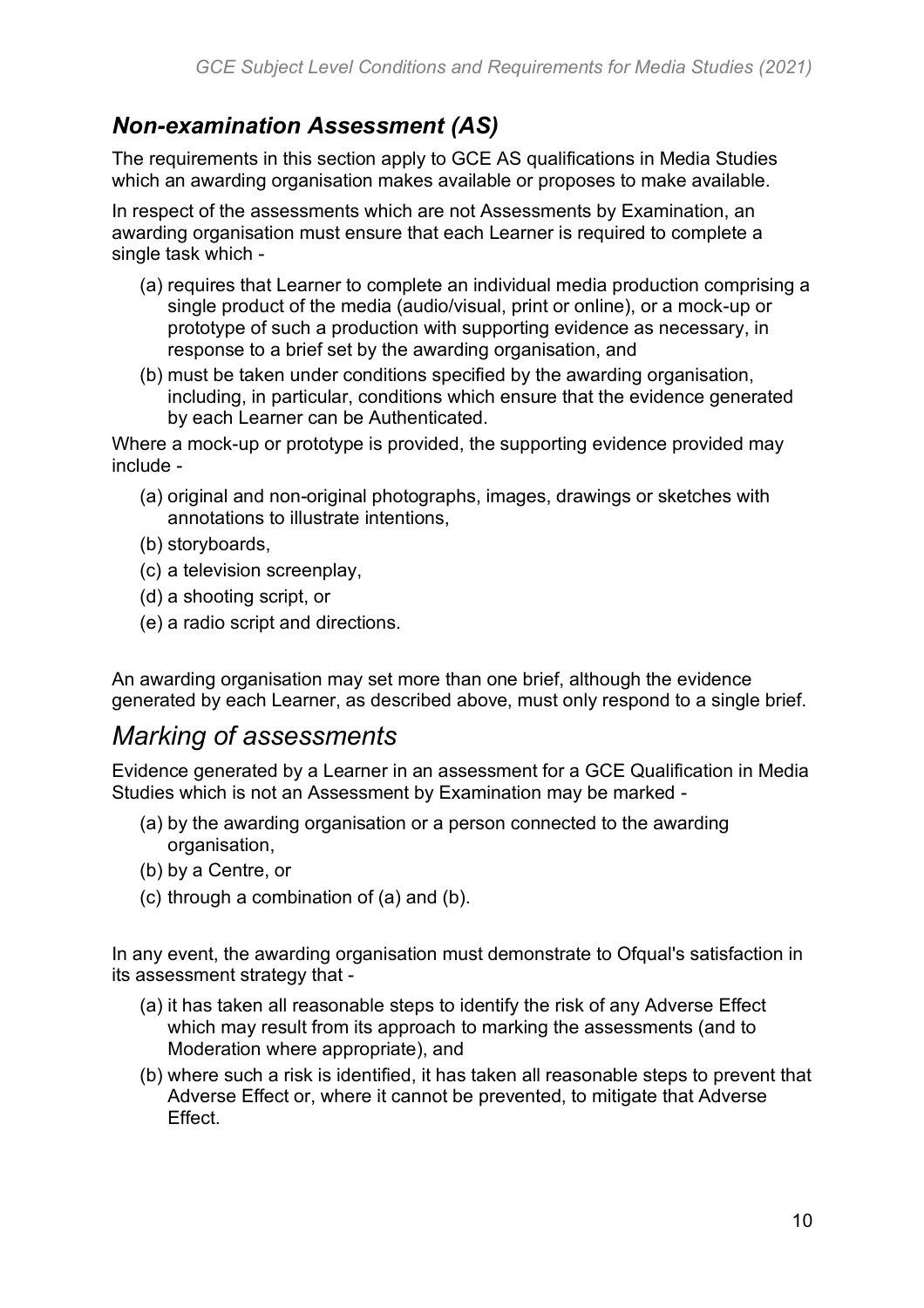# <span id="page-10-0"></span>Appendix 1 – Subject content (published by Department for Education)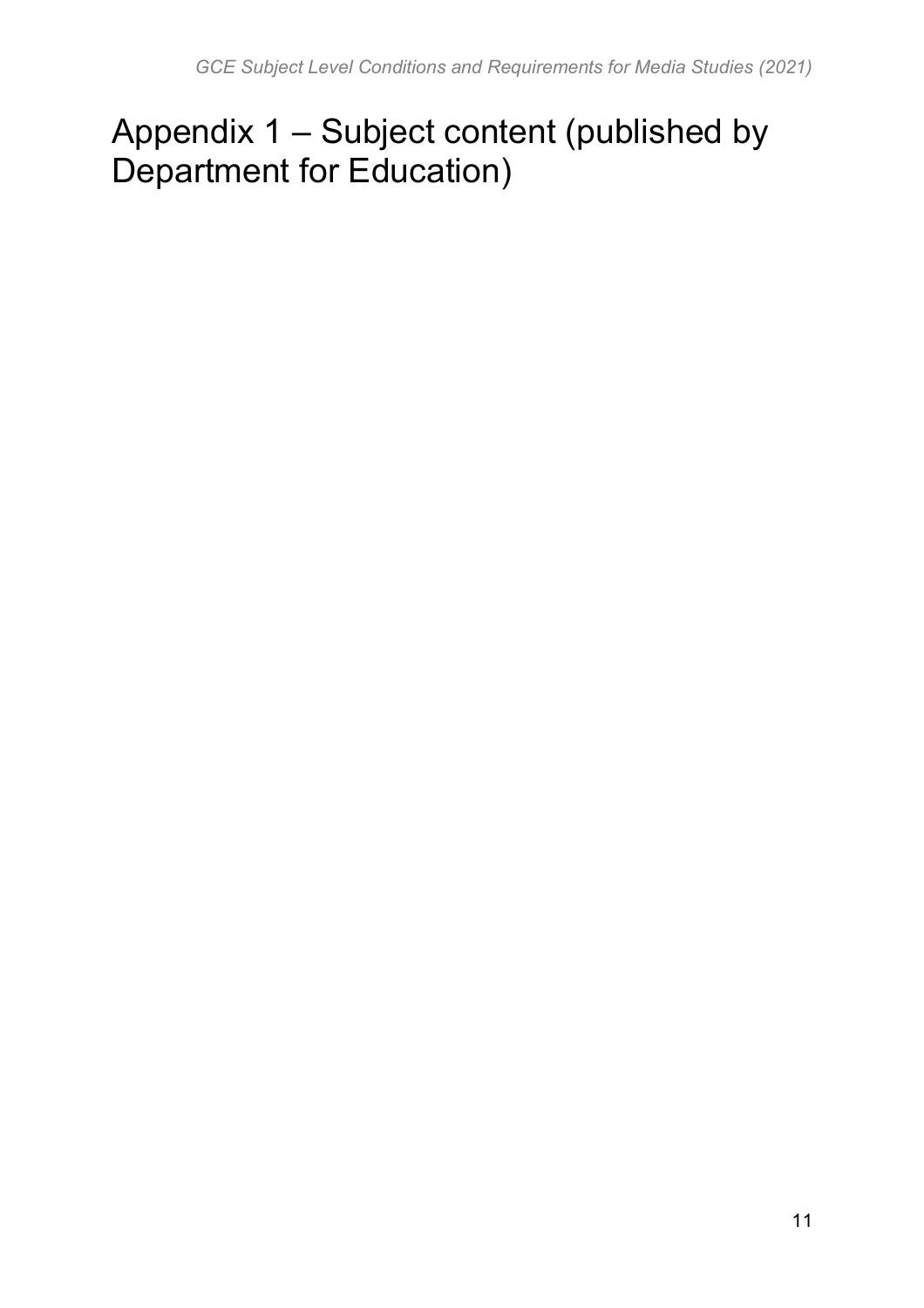

# **Media studies**

**GCE AS and A level subject content**

<span id="page-11-0"></span>**February 2016**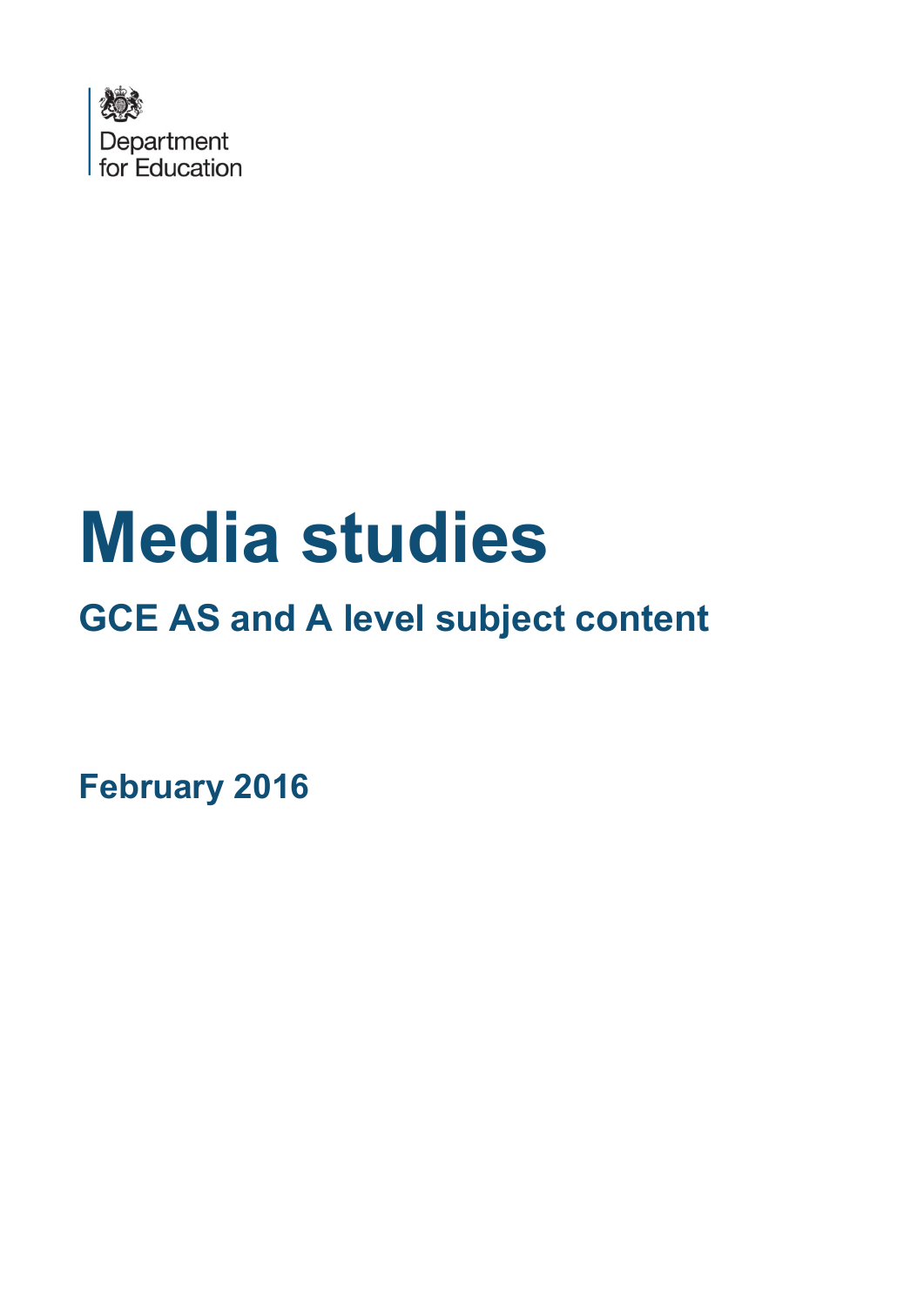## **Contents**

| The content for media studies AS and A level |    |
|----------------------------------------------|----|
| Introduction                                 | 3  |
| Aims and objectives                          | 3  |
| Subject content                              | 3  |
| Knowledge and understanding                  | 6  |
| <b>Skills</b>                                | 10 |
|                                              |    |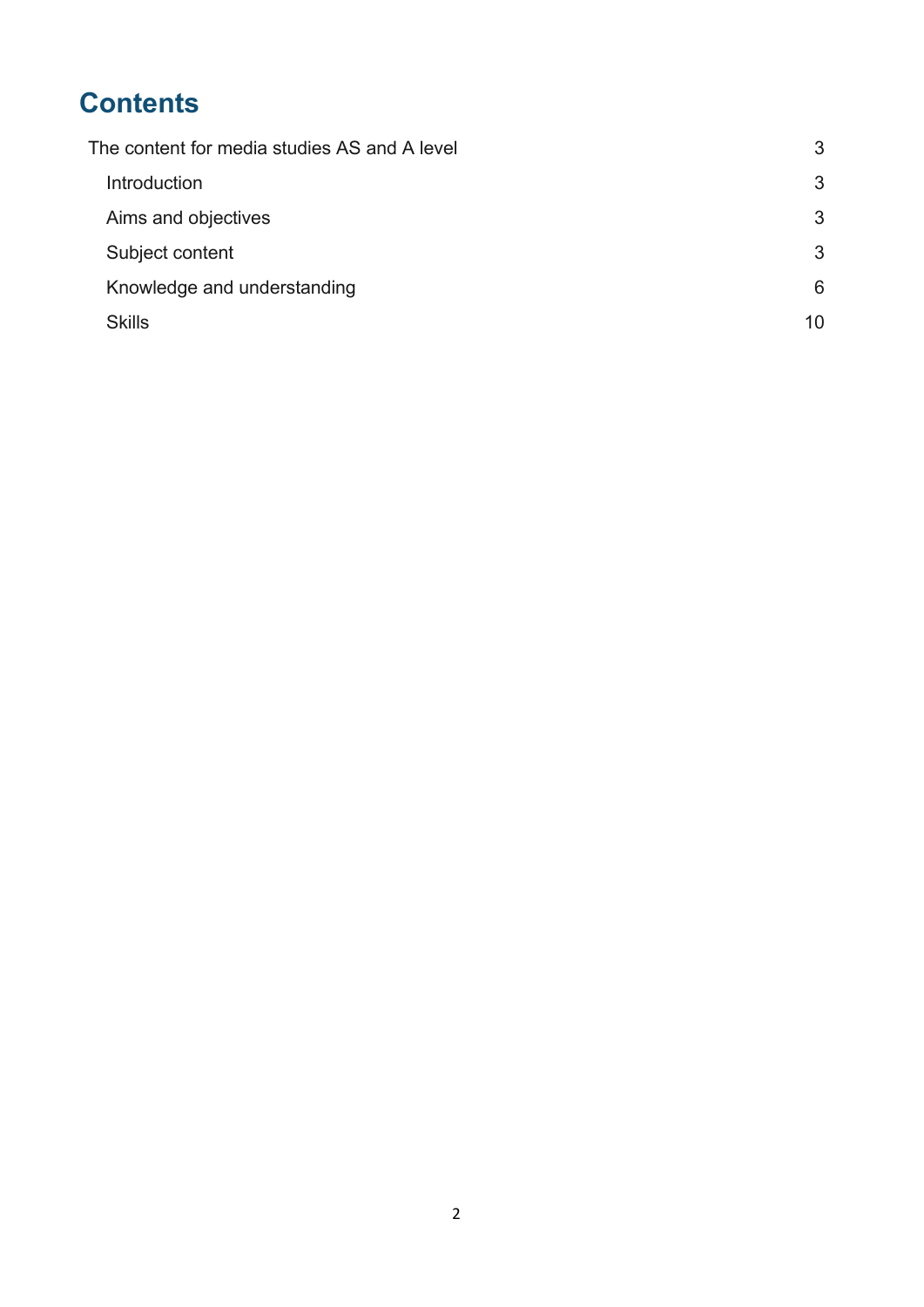## <span id="page-13-0"></span>**The content for AS and A level media studies**

#### <span id="page-13-1"></span>**Introduction**

1. AS and A level subject content sets out the knowledge, understanding and skills common to all AS and A level specifications in a given subject. It provides the framework within which the awarding organisation creates the detail of the specification.

2. There is no requirement for students embarking on an AS or A level in media studies to have previously taken a GCSE media studies course. Students should, however, build upon the knowledge, understanding and skills gained through other relevant study at key stage 4, particularly literacy and analytical skills.

#### <span id="page-13-2"></span>**Aims and objectives**

- 3. AS and A level specifications in media studies must enable students to:
	- demonstrate skills of enquiry, critical thinking, decision-making and analysis
	- demonstrate a critical approach to media issues
	- demonstrate appreciation and critical understanding of the media and their role both historically and currently in society, culture, politics and the economy
	- develop an understanding of the dynamic and changing relationships between media forms, products, media industries and audiences
	- demonstrate knowledge and understanding of the global nature of the media
	- apply theoretical knowledge and specialist subject specific terminology to analyse and compare media products and the contexts in which they are produced and consumed in order to make informed arguments, reach substantiated judgements and draw conclusions about media issues
	- engage in critical debate about academic theories used in media studies
	- appreciate how theoretical understanding supports practice and practice supports theoretical understanding
	- demonstrate sophisticated practical skills by providing opportunities for creative media production

#### **Subject content**

4. AS and A level specifications in media studies must recognise the fundamental relationship between theory and practice, requiring students to apply and develop their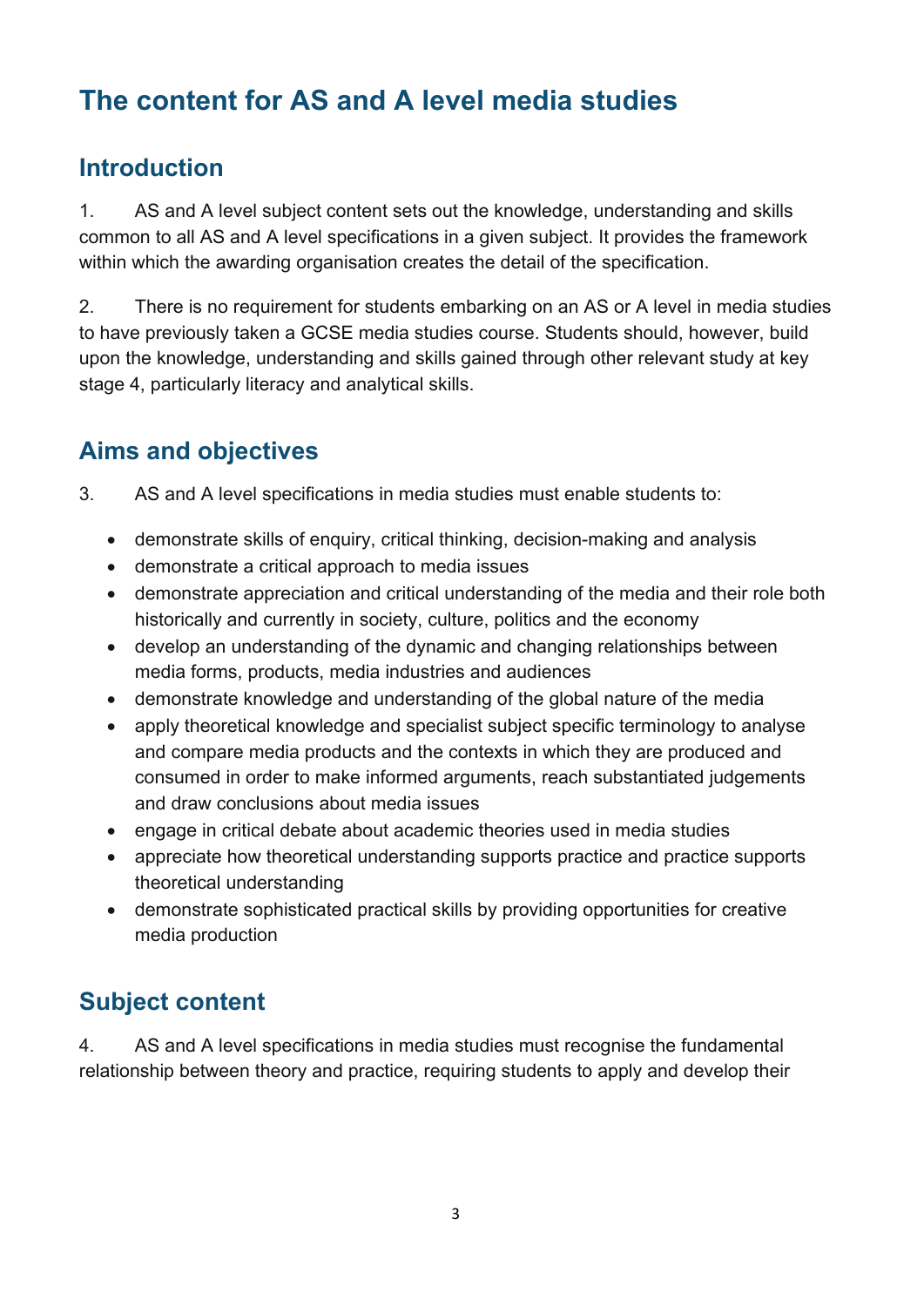understanding of the media through both analysing and producing media products<sup>[1](#page-11-0)</sup> in relation to the theoretical framework set out in paragraph 5.

<span id="page-14-0"></span>5. AS and A level specifications in media studies must require students to demonstrate knowledge and understanding of the theoretical framework which informs all study of the media as set out below. The four areas of this theoretical framework, which are set out in detail in paragraphs 13-28, are:

- media language how the media through their forms<sup>[2](#page-14-1)</sup>, codes, conventions and techniques communicate meanings
- representation how the media portray events, issues, individuals and social groups
- media industries how the media industries' processes of production, distribution and circulation affect media forms and platforms
- audiences how media forms target, reach and address audiences, how audiences interpret and respond to them and how members of audiences become producers themselves

6. AS and A level specifications in media studies must require students to study age appropriate examples of the media from all of the following media forms, using relevant aspects of the theoretical framework set out in paragraph 5:

- **television**
- $film<sup>3</sup>$  $film<sup>3</sup>$  $film<sup>3</sup>$
- radio
- newspapers
- magazines
- advertising and marketing
- online, social and participatory media
- video games
- music video

**.** 

7. A level specifications must extend these studies in breadth by requiring students to study at least one media product produced for a non-English speaking audience and at least one produced outside the commercial mainstream. A level specifications must also

 $1$  The term 'media product' refers to media texts such as television programmes, newspapers, radio programmes etc., as well as to online, social and participatory media platforms.

<span id="page-14-1"></span><sup>2</sup> Forms of the media: see paragraph 6 for the media forms to be studied at AS and A level.

<span id="page-14-3"></span><span id="page-14-2"></span><sup>&</sup>lt;sup>3</sup> Film is an inextricable part of the wider media landscape, which is intimately connected with other media, such as television, video games and online media. However, to avoid overlap with GCE AS and A level film studies, film should not be a primary object of study in this context. Students may study individual feature films, but this must only occur in the context of cross-media study, which explores the convergence of media platforms and technologies, or in the context of the study of media industries (see page 8).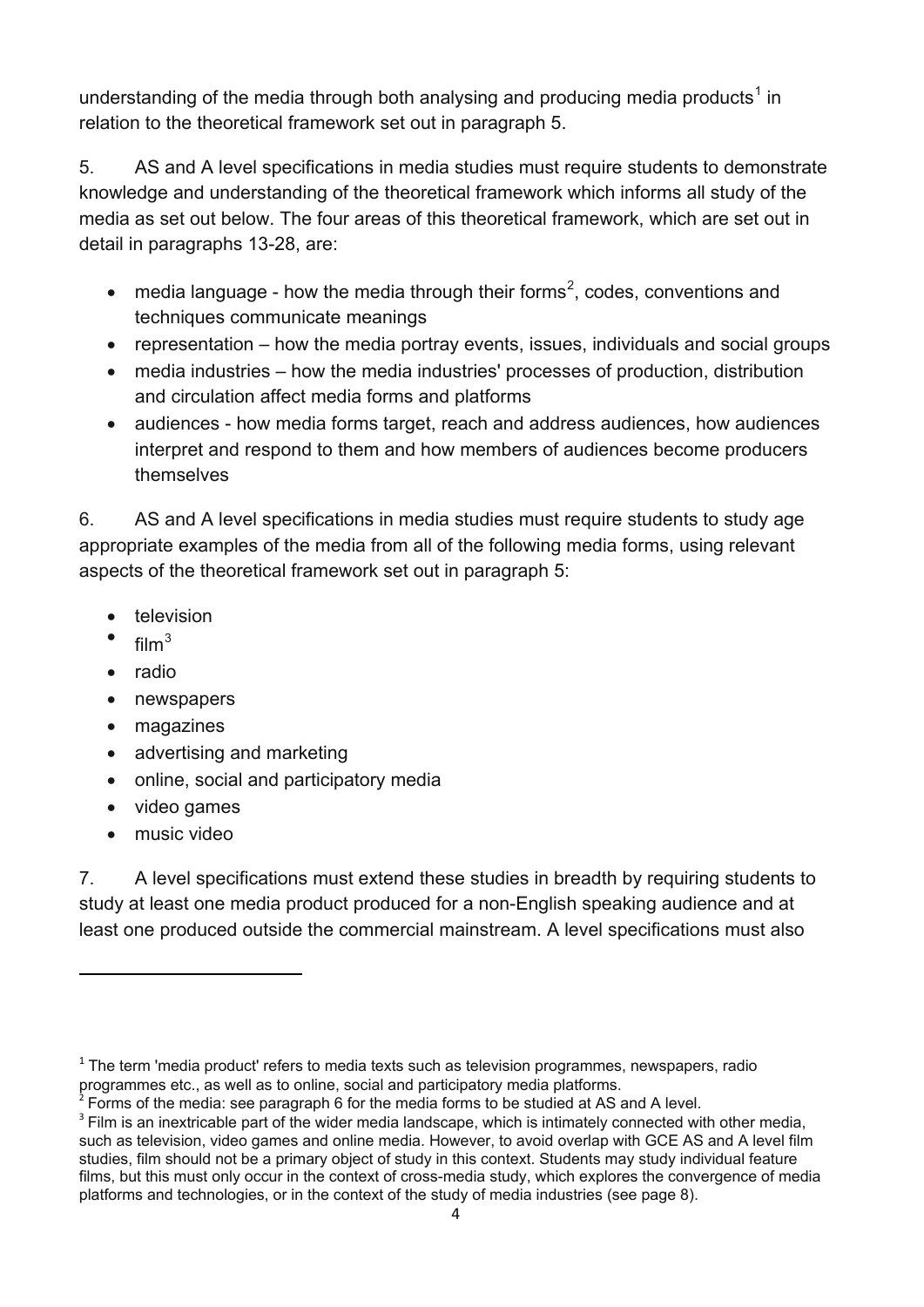extend studies in depth by requiring students to engage with complex media theories including structuralism, postmodernism and theories around ethnicity and postcolonialism.

8. AS and A level specifications in media studies must require students to study at least one audio/visual<sup>[4](#page-14-3)</sup>, one print and one online media form in depth through contrasting media products and using all four areas of the theoretical framework. The media forms to be studied in depth at both AS and A level, together with the associated media products, will be specified by the awarding organisation.

9. AS and A level specifications in media studies must require students to study contrasting media products which together will:

- possess cultural, social and historical significance<sup>[5](#page-15-0)</sup>
- reflect and illuminate the theoretical framework underlying the study of media outlined in paragraphs 5 and 13-28 together with the theoretical perspectives associated with them
- illustrate a full range of media products in terms of perceived quality, form and structure
- provide rich and challenging opportunities for interpretation and in-depth critical analysis, enabling students to develop a detailed understanding of how the media communicate meanings and how audiences respond
- cover different historical periods and different global settings
- be intended for different audiences
- demonstrate emerging, future developments of the media
- cover examples of media students would not normally engage with
- 10. In addition, at A level, specifications must require students to study:
	- at least one media product produced before 1970
	- at least one media product produced for a non-English speaking audience
	- at least one media product produced outside the commercial mainstream
	- at least one media product targeting, or produced by, a minority group

11. AS and A level specifications in media studies must require close analysis and comparison of media products in relation to relevant key social, cultural, economic, political and historical contexts.

<span id="page-15-1"></span>12. AS and A level specifications must require students to apply knowledge and understanding of the media studies theoretical framework, set out in paragraph 5, to an

 $\overline{a}$ 

<span id="page-15-0"></span> $4$  Audio/visual: refers both to audio-visual and audio media.<br>
<sup>5</sup> This significance will primarily be established with reference to the theoretical framework outlined in paragraphs 5 and 13-28 and may be reflected in critical acclaim and/or audience popularity.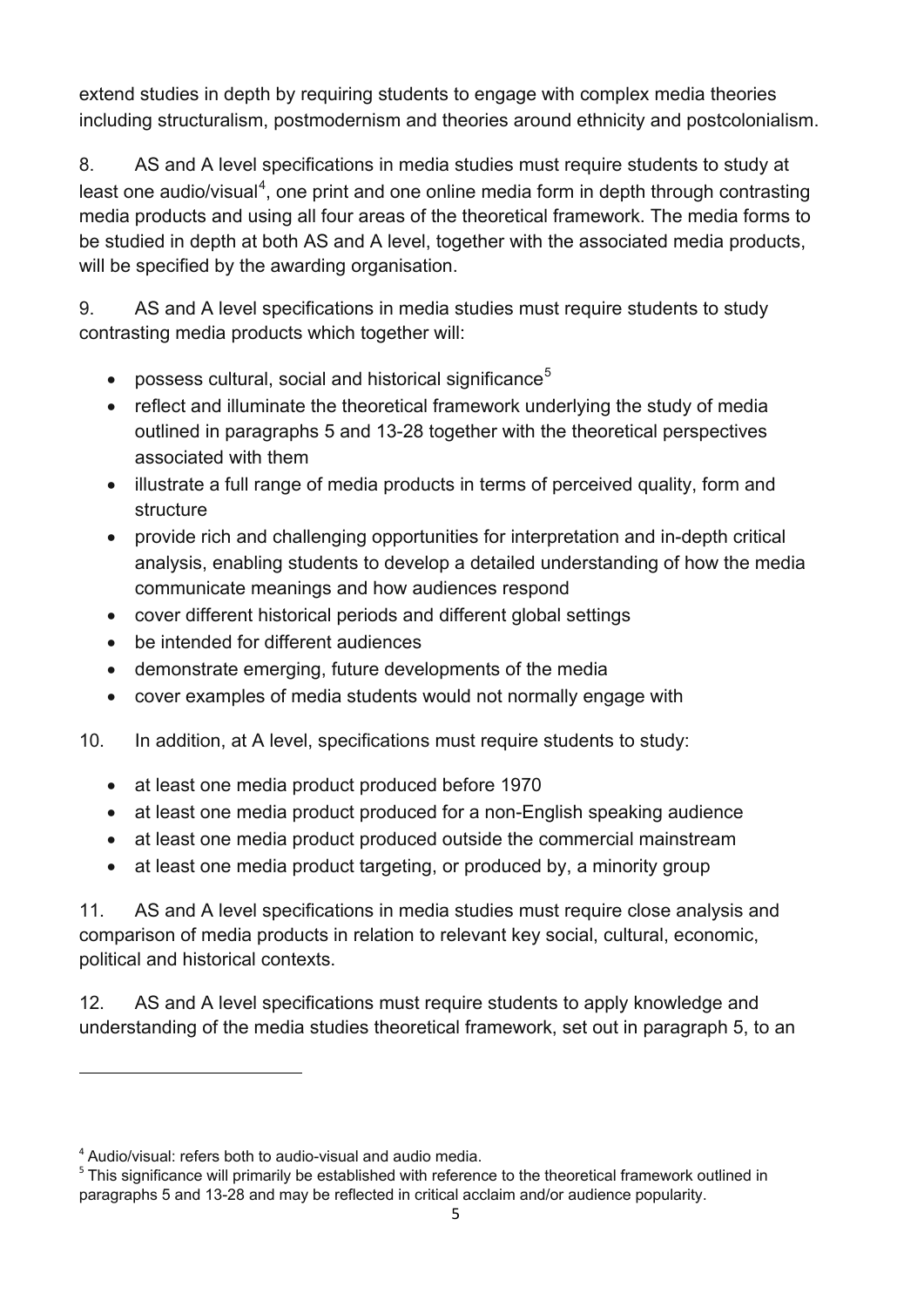individual media production<sup>[6](#page-15-1)</sup> in response to a brief set by the awarding organisation. At AS, knowledge and understanding will be applied to a single product of the media (audio/visual, print or online). At A level, knowledge and understanding will be applied to a cross-media production<sup>[7](#page-16-1)</sup> reflecting the digitally convergent nature of contemporary media.

#### <span id="page-16-0"></span>**Knowledge and understanding**

13. AS and A level specifications must require students to demonstrate knowledge and understanding of the following aspects of:

#### **Media language**

- how the different modes $8$  and language $9$  associated with different media forms communicate multiple meanings
- how the combination of elements of media language influence meaning
- how developing technologies affect media language
- the codes and conventions of media forms and products, including the processes through which media language develops as genre
- the dynamic and historically relative nature of genre
- the processes through which meanings are established through intertextuality<sup>[10](#page-16-4)</sup>
- how audiences respond to and interpret the above aspects of media language

14. In addition, A level specifications must require students to demonstrate knowledge and understanding of:

- how genre conventions are socially and historically relative, dynamic and can be used in a hybrid way
- the significance of challenging and/or subverting genre conventions
- the significance of the varieties of ways in which intertextuality can be used in the media
- the way media language incorporates viewpoints and ideologies

 $\overline{a}$ 

<sup>&</sup>lt;sup>6</sup> To avoid overlap with GCE AS and A level film studies, this production cannot be a film opening, film extract, complete short film or film trailer.

<span id="page-16-1"></span><sup>7</sup> Cross-media production: a production of related products which reflects the way digital platforms are exploited by producing, for example, a television programme and a related magazine and website. To avoid overlap with GCE AS and A level film studies, this production cannot include a film opening, film extract, complete short film or film trailer.

<span id="page-16-2"></span><sup>&</sup>lt;sup>8</sup> Modes: images, sound, speech and writing.<br><sup>9</sup> Language: media language associated with audio-visual, audio, print and online media.

<span id="page-16-5"></span><span id="page-16-4"></span><span id="page-16-3"></span><sup>&</sup>lt;sup>10</sup> Intertextuality: the way aspects of a particular media product relate to another and thus accrue additional significance.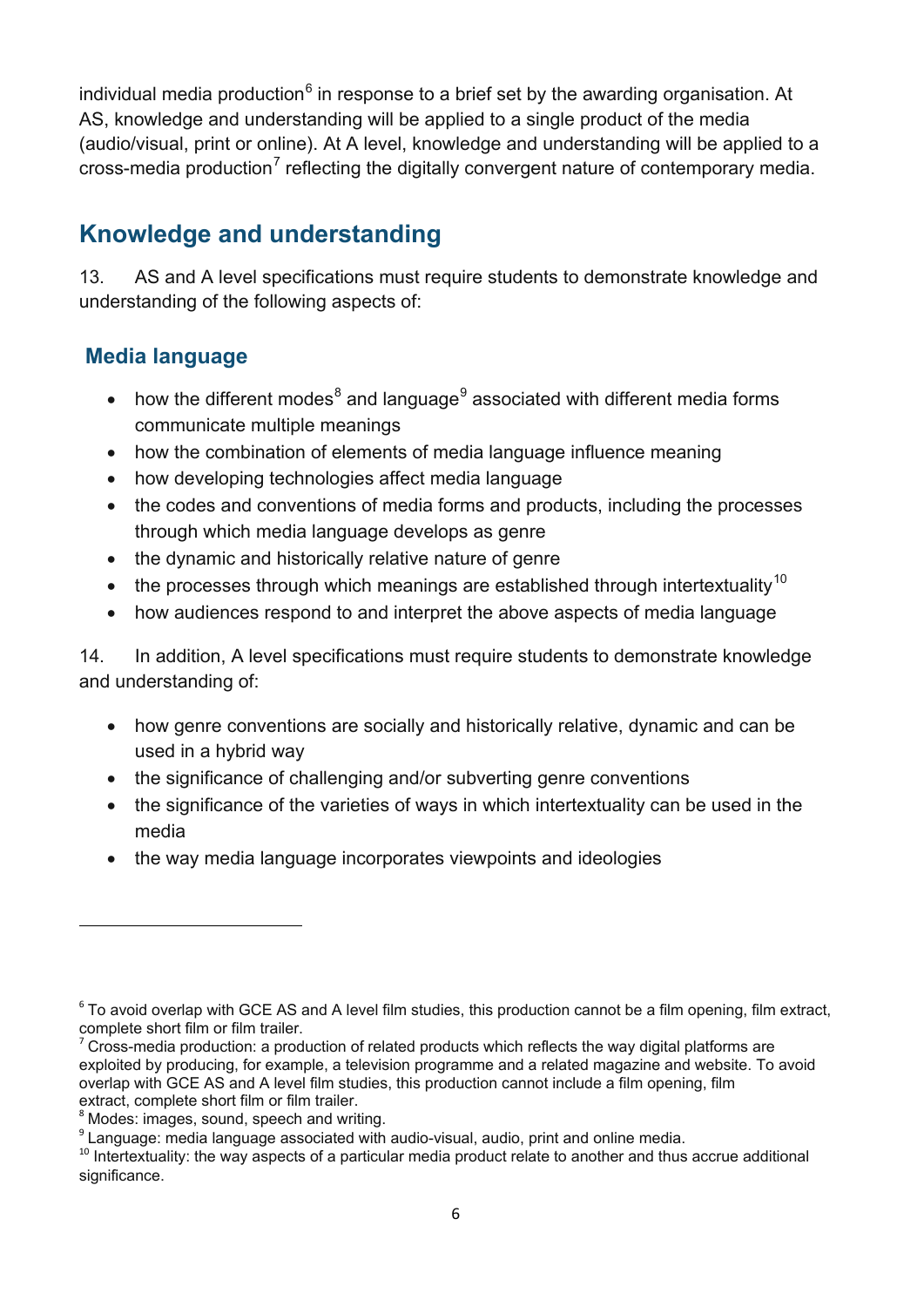15. AS and A level specifications must require students to demonstrate knowledge and understanding of the following theoretical aspects of media language:

- semiotics including Barthes
- narratology including Todorov
- genre theory including Neale

16. In addition, A level specifications must require students to demonstrate knowledge and understanding of theories associated with media language including:

- structuralism including Lévi-Strauss
- postmodernism including Baudrillard

17. AS and A level specifications must require students to demonstrate knowledge and understanding of the following aspects of:

#### **Media representation**

- the way events, issues, individuals (including self-representation) and social groups (including social identity) are represented through processes of selection and combination
- the way the media through re-presentation construct versions of reality
- the processes which lead media producers to make choices about how to represent events, issues, individuals and social groups
- the effect of social and cultural context on representations
- how and why stereotypes can be used positively and negatively
- how and why particular social groups, in a national and global context, may be under-represented or misrepresented
- how media representations convey values, attitudes and beliefs about the world and how these may be systematically reinforced across a wide range of media representations
- how audiences respond to and interpret media representations

18. In addition, A level specifications must require students to demonstrate knowledge and understanding of:

- the way in which representations make claims about realism
- the impact of industry contexts on the choices media producers make about how to represent events, issues, individuals and social groups
- the effect of historical context on representations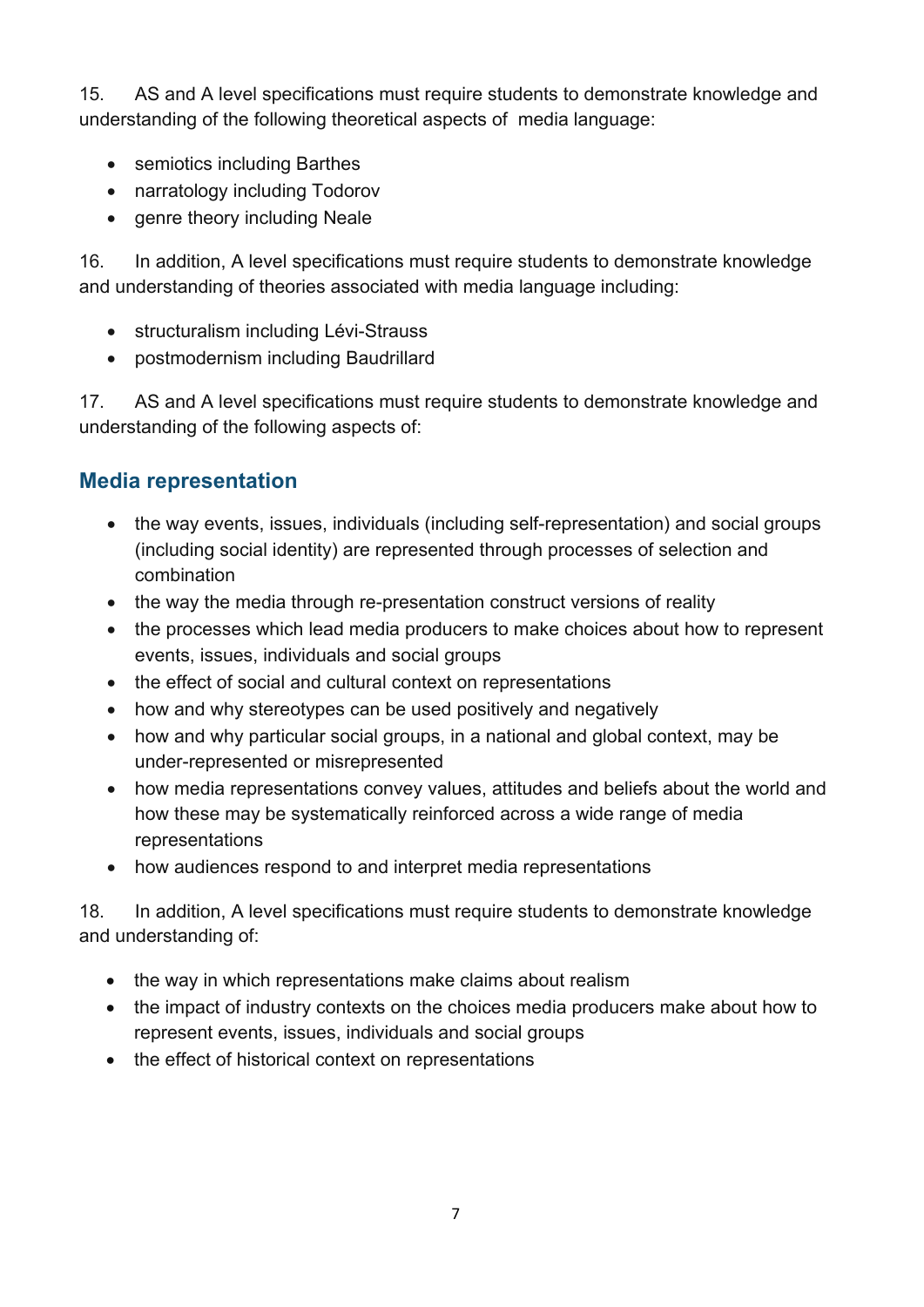- how representations may invoke discourses and ideologies and position<sup>[11](#page-16-5)</sup>audiences
- how audience responses to and interpretations of media representations reflect social, cultural and historical circumstances

19. AS and A level specifications must require students to demonstrate knowledge and understanding of the following theories associated with representation:

- theories of representation including Hall
- theories of identity including Gauntlett

20. In addition, A level specifications must require students to demonstrate knowledge and understanding of theories associated with representation including:

- feminist theories including bell hooks and Van Zoonen
- theories of gender performativity including Butler
- theories around ethnicity and postcolonial theory including Gilroy

21. AS and A level specifications must require students to demonstrate knowledge and understanding of the following aspects of:

#### **Media industries**

**.** 

- processes of production, distribution and circulation by organisations, groups and individuals in a global context
- the specialised and institutionalised nature of media production, distribution and circulation
- the relationship of recent technological change and media production, distribution and circulation
- the significance of patterns of ownership and control, including conglomerate ownership, vertical integration and diversification
- the significance of economic factors, including commercial and not-for-profit public funding, to media industries and their products
- how media organisations maintain, including through marketing, varieties of audiences nationally and globally
- the regulatory framework of contemporary media in the UK
- the impact of 'new' digital technologies on media regulation, including the role of individual producers

<span id="page-18-0"></span> $11$  Position: how audiences are encouraged to adopt a particular 'position' or point of view in relation to what is being represented.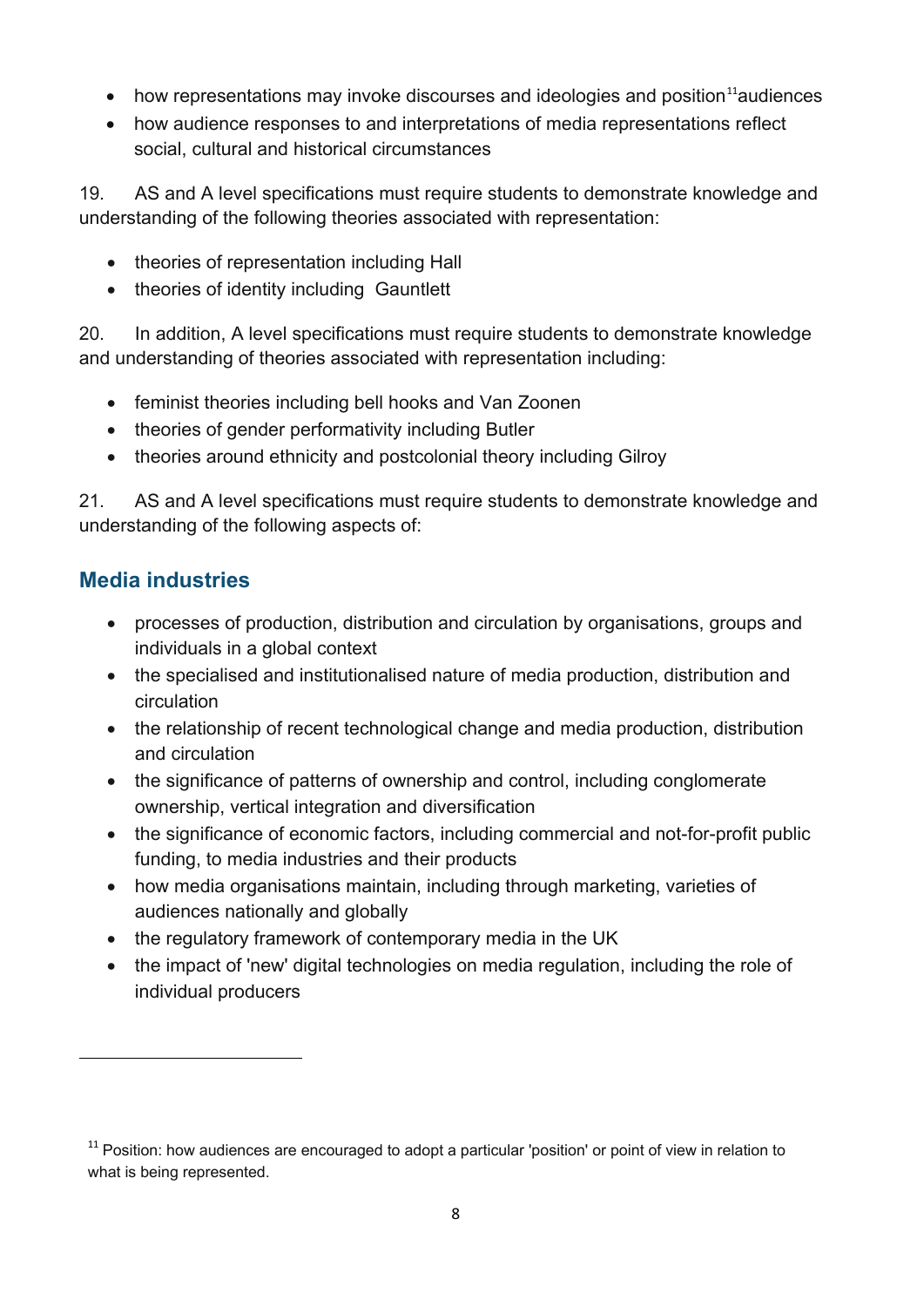22. In addition, A level specifications must require students to demonstrate knowledge and understanding of:

- how processes of production, distribution and circulation shape media products
- the impact of digitally convergent media platforms on media production, distribution and circulation, including individual producers
- the role of regulation in global production, distribution and circulation
- the effect of individual producers on media industries

23. AS and A level specifications must require students to demonstrate knowledge and understanding of the following theories associated with media industries:

• power and media industries including Curran and Seaton

24. In addition, A level specifications must require students to demonstrate knowledge and understanding of theories associated with media industries including:

- regulation including Livingstone and Lunt
- cultural industries including Hesmondhalgh

25. AS and A level specifications must require students to demonstrate knowledge and understanding of the following aspects of:

#### **Media audiences**

- how audiences are grouped and categorised by media industries, including by age, gender and social class, as well as by lifestyle and taste
- how media producers target, attract, reach, address and potentially construct audiences
- how media industries target audiences through the content and appeal of media products and through the ways in which they are marketed, distributed and circulated
- the interrelationship between media technologies and patterns of consumption and response
- how audiences interpret the media, including how they may interpret the same media in different ways
- how audiences interact with the media and can be actively involved in media production

26. In addition, A level specifications must require students to demonstrate knowledge and understanding of:

• how specialised audiences can be reached, both on a national and global scale, through different media technologies and platforms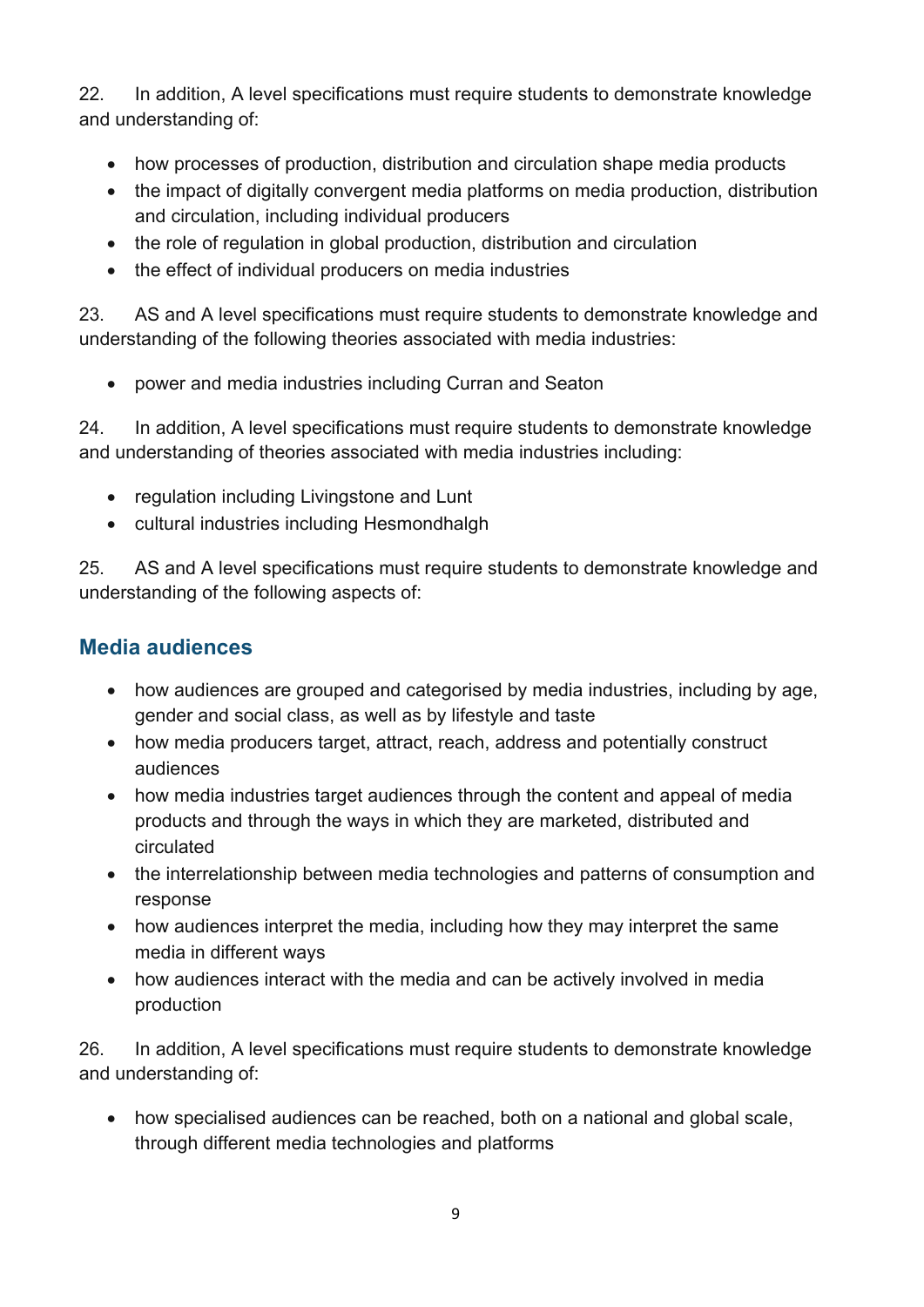- how media organisations reflect the different needs of mass and specialised audiences, including through targeting
- how audiences use media in different ways, reflecting demographic factors as well as aspects of identity and cultural capital
- the role and significance of specialised audiences, including niche and fan, to the media
- the way in which different audience interpretations reflect social, cultural and historical circumstances

27. AS and A level specifications must require students to demonstrate knowledge and understanding of theories associated with media audiences including:

- media effects including Bandura
- cultivation theory including Gerbner
- reception theory including Hall

28. In addition, A level specifications must require students to demonstrate knowledge and understanding of the following theories associated with media audiences:

- fandom including Jenkins
- 'end of audience' theories including Shirky

#### <span id="page-20-0"></span>**Skills**

**.** 

29. In analysing media, AS specifications must require students to be able to:

- analyse and compare how media products construct and communicate meanings through the interaction of media language and audience response
- use key theories of media studies and specialist subject-specific terminology appropriately
- debate key questions relating to the social, cultural, political and economic role of the media through discursive writing

30. In independently<sup>[12](#page-18-0)</sup> creating media, AS specifications must also require students to be able to:

• apply knowledge and understanding of media language, representation, media industries and audiences to a media production based on one media form from the list in paragraph 6 (not including film)

<span id="page-20-1"></span> $12$  Unassessed students and others may act in, or appear in, the media product. In addition, unassessed students and others may operate lighting, sound, recording and other equipment under the direction of the assessed candidate if required.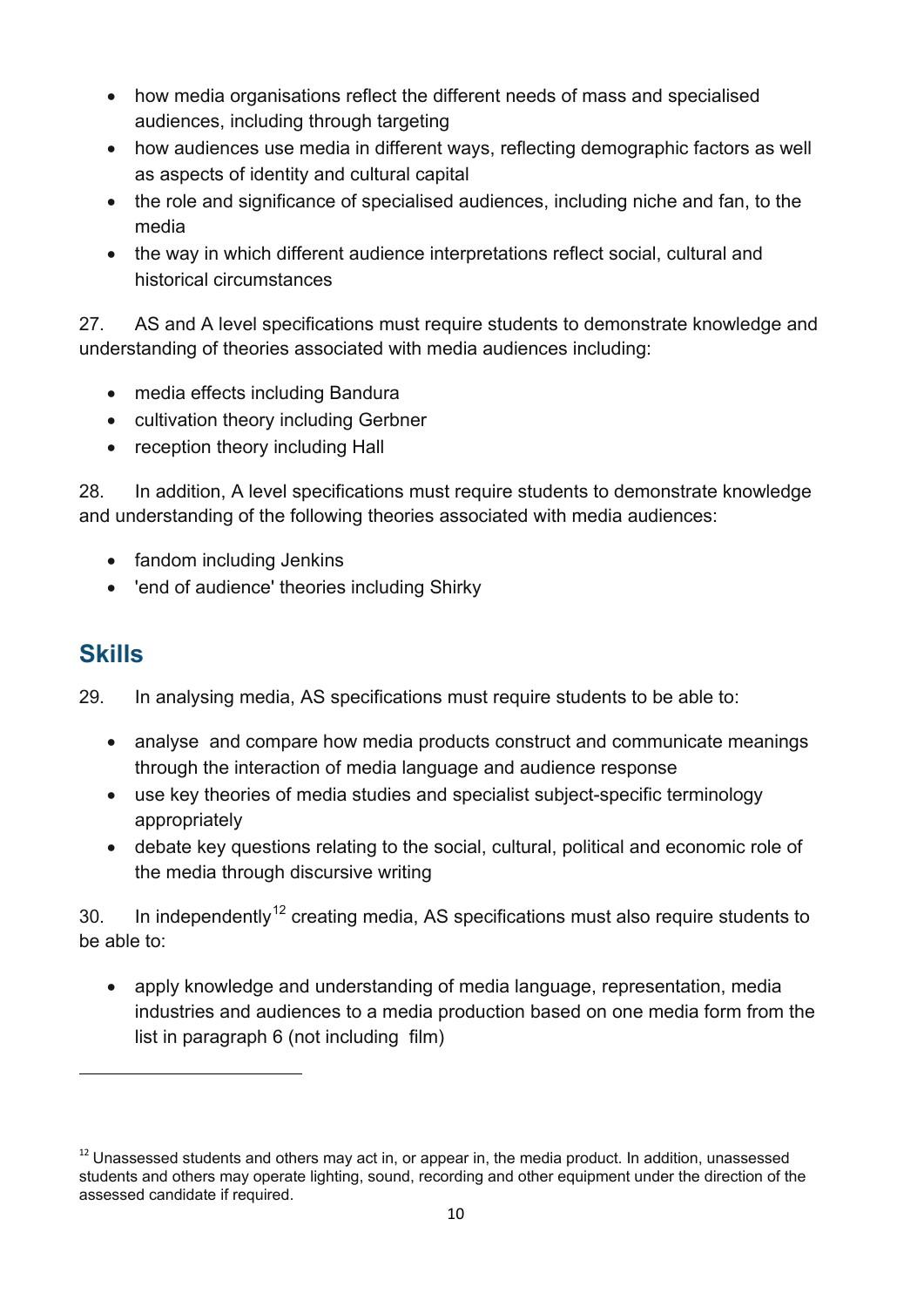- use media language in a single media form to express and communicate meaning to an intended audience
- 31. In analysing media, A level specifications must require students to be able to:
	- analyse critically and compare how media products, including products outside the commercial mainstream, construct and communicate meanings through the interaction of media language and audience response
	- use and reflect critically upon a range of complex theories of media studies and use specialist subject specific terminology appropriately in a developed way
	- debate critically key questions relating to the social, cultural, political and economic role of the media through sustained discursive writing

32. In independently<sup>[13](#page-20-1)</sup> creating media, A level specifications must also require students to be able to:

- apply knowledge and understanding of media language, representation, media industries and audiences to a cross-media production based on media forms from the list in paragraph 6 (not including film)
- apply knowledge and understanding of the digitally convergent nature of contemporary media noted in paragraph 22
- use media language across media forms to express and communicate meaning to an intended audience

**.** 

 $13$  Unassessed students and others may act in, or appear in, the media product. In addition, unassessed students and others may operate lighting, sound, recording and other equipment under the direction of the assessed candidate if required.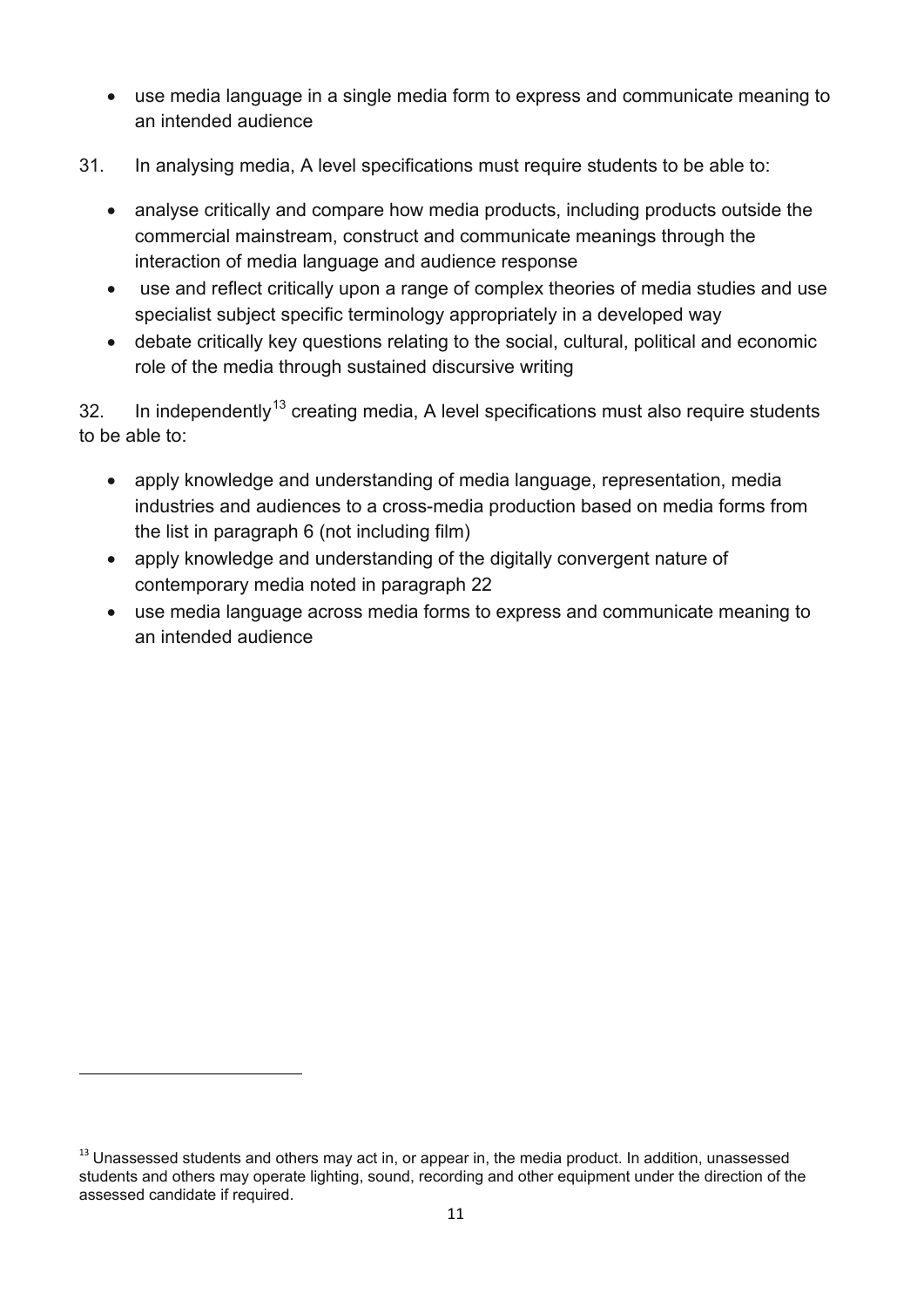

#### © Crown copyright 2016

This publication (not including logos) is licensed under the terms of the Open Government Licence v3.0 except where otherwise stated. Where we have identified any third party copyright information you will need to obtain permission from the copyright holders concerned.

#### To view this licence:

| visit    | www.nationalarchives.gov.uk/doc/open-government-licence/version/3    |
|----------|----------------------------------------------------------------------|
| email    | psi@nationalarchives.gsi.gov.uk                                      |
| write to | Information Policy Team, The National Archives, Kew, London, TW9 4DU |

#### About this publication:

enquiries [www.education.gov.uk/contactus](http://www.education.gov.uk/contactus)  download [www.gov.uk/government/publications](http://www.gov.uk/government/publications) 

Reference: DFE-00031-2016



 Follow us on Twitter: [@educationgovuk](http://twitter.com/educationgovuk)



Like us on Facebook: [facebook.com/educationgovuk](http://www.facebook.com/educationgovuk)